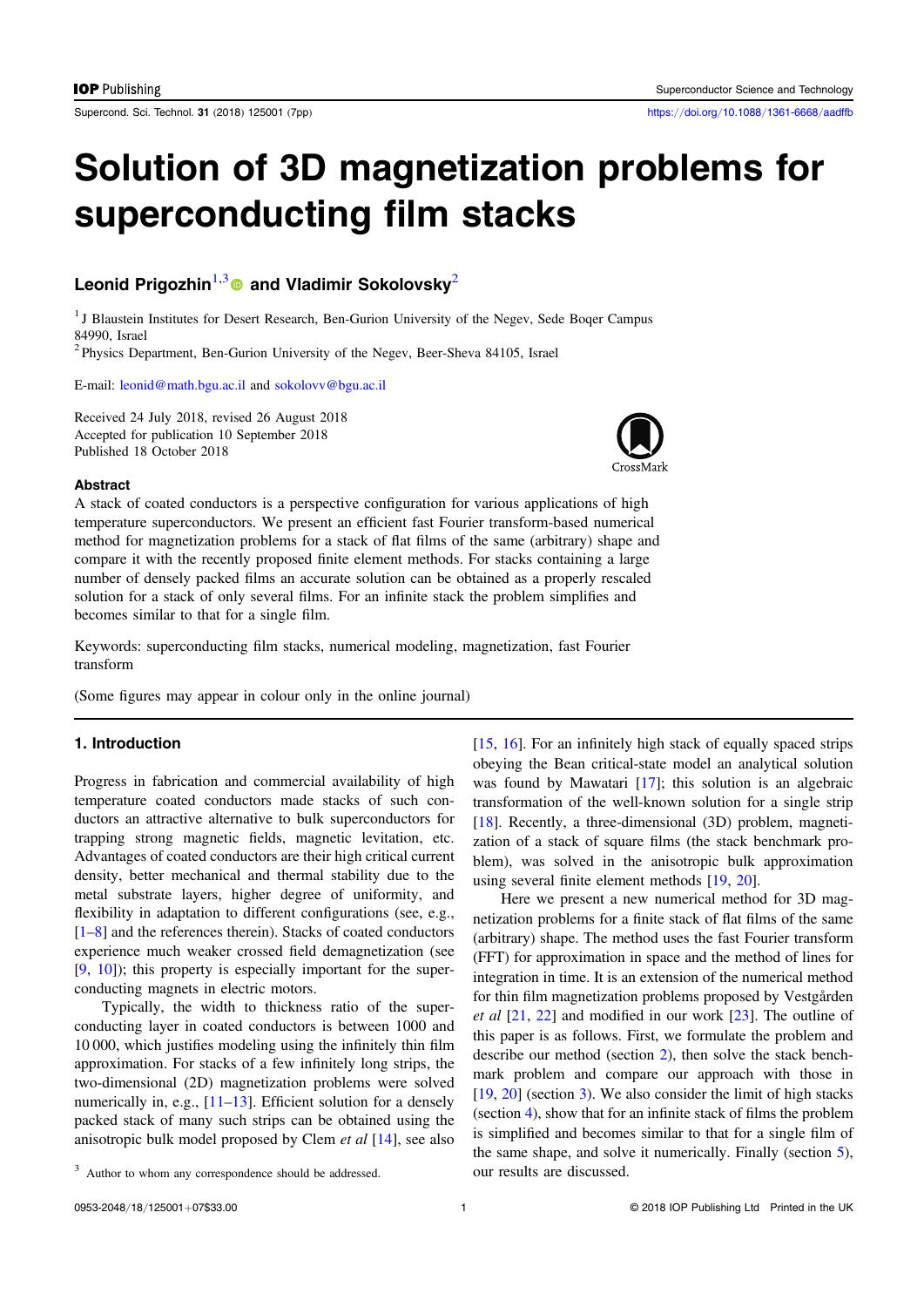### 2. Stack magnetization

#### 2.1. Mathematical formulation

We consider a stack of  $N$  thin equidistant superconducting films,  $\{(x, y, z_m): (x, y) \in \Omega, z_m = md\}$ , where  $m = 1,..., N$ and  $d$  is the distance between films. For simplicity, we assume that the open domain  $\Omega \subset R^2$  is simply connected, the normal to films z-component of the applied magnetic field is uniform,  $h_{e,z} = h_{e,z}(t)$ , and in all films the same power law,

$$
\boldsymbol{e}_m = e_c \left( \frac{|\boldsymbol{j}_m|}{\boldsymbol{j}_c} \right)^{n-1} \frac{\boldsymbol{j}_m}{\boldsymbol{j}_c},\tag{1}
$$

holds for the sheet current densities,  $j_m$ , and the parallel to films electric field components,  $e_m$ . Here  $e_c = 10^{-4}$  V m<sup>-1</sup>, the sheet critical current density *i* and the nower *n* are the sheet critical current density  $j_c$  and the power *n* are assumed constant. Since  $\nabla \cdot \mathbf{j}_m = 0$  in  $\Omega$  and the normal component of  $j_m$  on the domain boundary Γ is zero, there exist stream functions  $g_m$  such that

$$
\dot{\mathbf{j}}_m = \overline{\nabla} \times \mathbf{g}_m \tag{2}
$$

(i.e.  $j_{m,x} = \partial_y g_m$ ,  $j_{m,y} = -\partial_x g_m$ ) and  $g_m|_{\Gamma} = 0$ . Although our method is, in general, similar to that for a single film in [21, 23], a special consideration is needed to express the functions  $g_m$  via the z-component of magnetic field. Let us extend  $g_m$  by zero to the outer domain  $\Omega_{\text{out}} = R^2 \setminus (\Omega \cup \Gamma)$ and define  $G_{m-l}(r) = \left(4\pi\sqrt{r^2 + d^2(m-l)^2}\right)^{-1}$ , where  $r =$  $(x, y)$  and  $r = |r|$ . By the Biot–Savart law

$$
h_{m,z} - h_{e,z} = \sum_{l=1}^{N} \nabla \times \int_{\Omega} G_{m-l}(\mathbf{r} - \mathbf{r}') \mathbf{j}_{l}(\mathbf{r}', t) d\mathbf{r}'
$$
  

$$
= \sum_{l=1}^{N} \nabla \times G_{m-l} \times \nabla \times g_{l}
$$
  

$$
= -\sum_{l=1}^{N} (\partial_{x} G_{m-l} \times \partial_{x} g_{l} + \partial_{y} G_{m-l} \times \partial_{y} g_{l}),
$$

where  $\nabla \times \mathbf{u} = \partial_x u_y - \partial_y u_x$  is the scalar 2D curl of a vector function,  $h_{m}$ <sub>z</sub> is the z-component of magnetic field on the *m*th film, and \* denotes the 2D convolution. Applying the Fourier transform  $F[f] = \int_{R^2} f(\mathbf{r}) e^{-i\mathbf{k}\mathbf{r}} d\mathbf{r}$  $\int_{2}^{2} f(\mathbf{r}) e^{-i\mathbf{k}\mathbf{r}} d\mathbf{r}$  we obtain  $F[h_{m,z} - h_{e,z}] =$  $k^2 \sum_{l=1}^{N} F[G_{m-l}] F[g_l]$ , where  $k^2 = k_x^2 + k_y^2$ . For  $k \neq 0$  this yields a linear algebraic system for  $F[g_l]$ ,  $l = 1, ..., N$ :

$$
\sum_{l=1}^{N} F[G_{m-l}]F[g_l] = \frac{1}{k^2} F[h_{m,z} - h_{e,z}].
$$
 (3)

Since  $G_{m-l}(r)$  is radially symmetric, its 2D Fourier transform is  $([24]$ , appendix I)

$$
F[G_{m-l}](k) = 2\pi \int_0^\infty J_0(kr) G_{m-l}(r) r \, dr
$$
  
=  $\frac{1}{2} \int_0^\infty \frac{J_0(kr)r}{\sqrt{r^2 + d^2(m-l)^2}} dr,$ 

where  $J_0$  is the Bessel function of the first kind of zero order. Furthermore, using [25], formula 11.4.16 for  $l = m$  and formulas 11.4.44 and 10.2.17 for  $l \neq m$ , we find  $F[G_{m-l}](k) =$ 

 $(2k)^{-1}e^{-kd|m-1|}$  and rewrite the linear system (3) as

$$
\sum_{l=1}^{N} A_{m,l}(k) F[g_l](k) = \frac{2}{k} F[h_{m,z} - h_{e,z}](k), \tag{4}
$$

where  $A_{m,l}(k) = q^{|m-l|}$  with  $q(k) = e^{-kd}$ . For  $k \neq 0$  the symmetric  $N \times N$  matrix A has a simple three-diagonal inverse:

$$
A^{-1}(k) = \frac{1}{1 - q^2} \begin{bmatrix} 1 & -q & 0 & \dots & 0 \\ -q & q^2 + 1 & -q & 0 & \dots & 0 \\ 0 & -q & q^2 + 1 & -q & \dots & 0 \\ 0 & \dots & 0 & -q & q^2 + 1 & -q \\ 0 & \dots & 0 & -q & 1 \end{bmatrix}.
$$

Hence, if the functions  $F[h_m - h_{e,z}]$  are known, the functions  $F[g_m]$  remain undetermined by (4) only for  $k = 0$ . These values correspond to additive constants in the real space and we express  $g = (g_1, ..., g_N)^T$  via  $\delta h_z =$  $(h_{1,z} - h_{e,z}, ..., h_{N,z} - h_{e,z})^T$  as

$$
\mathbf{g} = \mathbf{\Phi}[\delta \mathbf{h}_z] = F^{-1} \bigg[ \frac{2}{k} \mathbf{A}^{-1}(k) F[\delta \mathbf{h}_z] \bigg] - \mathbf{C}(t), \quad (5)
$$

where  $\frac{2}{k}A^{-1}(k)$  is replaced by the zero matrix for  $k = 0$ ,  $\mathbf{C} = (C_1, ..., C_N)^T$ , and the shifts  $C_m(t)$  are chosen to satisfy the conditions  $\int_{\Omega_{\text{out}}} g_m \, dr = 0$  at each moment in time. Differentiating  $(5)$ , we obtain

$$
\dot{\mathbf{g}} = \boldsymbol{\Phi}[\delta \dot{\boldsymbol{h}}_z] = F^{-1} \bigg[ \frac{2}{k} A^{-1}(k) F[\delta \dot{\boldsymbol{h}}_z] \bigg] - \dot{\mathbf{C}} \tag{6}
$$

with  $\dot{C}$  such that  $\int_{\Omega_{\text{out}}} \dot{g} dr = 0$ ; here and below the dot means differentiation in respect to time. Following [21, 23], we can now formulate an evolutionary problem for **g**. Let all stream functions  $g_m$  be known at time t. Then we also know the sheet current densities  $j_m = \overline{\nabla} \times g_m$  and can find the parallel to films electric field components  $e_m = \rho(j_m)j_m$  in each film using (1). By the Faraday law in  $\Omega$  we have

$$
\dot{h}_{m,z} = -\mu_0^{-1} \nabla \times \boldsymbol{e}_m = \mu_0^{-1} \nabla \cdot [\rho (|\nabla g_m|) \nabla g_m], \qquad (7)
$$

where  $\mu_0$  is the magnetic permeability of vacuum. This does not determine the evolutionary problem (6) yet because the electric fields  $e_m$  and, hence,  $\hat{h}_{m,z}$  and  $\delta h_z$  in  $\Omega_{\text{out}}$  remain<br>unknown. However, in the outer domain  $\alpha$  should remain unknown. However, in the outer domain  $g$  should remain zero, which is an implicit condition for  $\delta \vec{h}_z |_{\Omega_{\text{out}}}$ : equation (6) should hold with  $\dot{g}|_{\Omega_{\text{out}}} = 0$ . This condition can be resolved iteratively.

#### 2.2. Iterations

To find the derivative  $\dot{g}$  for a given  $g$ , for each film we find  $j_m = \overline{\nabla} \times g_m$  and set

$$
e_m = \begin{cases} \rho(|j_m|)j_m & \text{in } \Omega, \\ \rho_{\text{out}} j_m & \text{in } \Omega_{\text{out}} \end{cases}
$$
 (8)

with a sufficiently high constant fictitious resistivity  $\rho_{\text{out}}$ . Then we define  $\dot{h}_{m,z}^{(0)} = -\mu_0^{-1} \nabla \times \mathbf{e}_m$ ,  $\hat{\mathbf{q}}_0^{-1} \nabla \times \boldsymbol{e}_m$ ,  $\delta \dot{\mathbf{h}}_{m,z}^{(0)} = \dot{\mathbf{h}}_{m,z}^{(0)} - \dot{\mathbf{h}}_{e,z}$ , ,  $\stackrel{(0)}{\stackrel{\smash{0}}{\scriptscriptstyle{0.2}}} - \dot{h}_{\rm e}$ and set an initial approximation  $\dot{\mathbf{g}}^{(0)} = \boldsymbol{\Phi}[\delta \dot{\mathbf{h}}_z^{(0)}]$ . It is desirable to improve this approximation: if the resistivity  $\rho_{\text{out}}$  is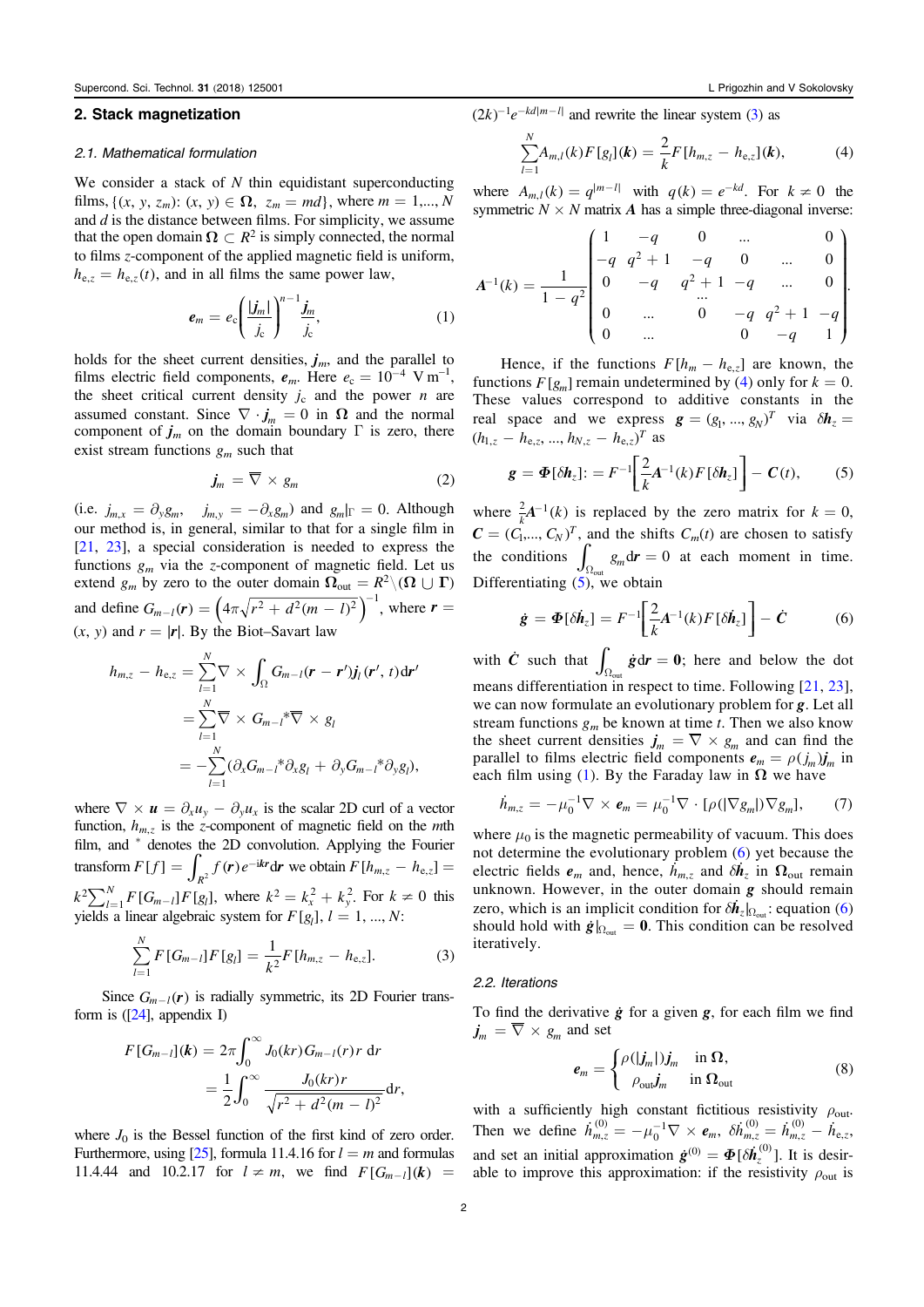high, the arising evolutionary problem is stiff and its integration inhibited, otherwise a non-negligible current in the non-conducting domain appears. Hence, on the ith iteration, we improve  $\dot{h}_{m,z}^{(i)}$  by subtracting the time derivative of the field induced at  $z = md$  by the stray current outside the film. For normal to the mth film component of this field the derivative can be presented as  $F^{-1}[(k/2)F[\dot{g}_{m,out}]]$ , where

$$
\dot{g}_{m,\text{out}} = \begin{cases} 0 & \text{in } \Omega, \\ \dot{g}_m & \text{in } \Omega_{\text{out}}. \end{cases}
$$

Since values of  $\dot{h}_{m,z}$  in the film itself are determined by (7), we update  $\dot{h}_{m,z}$  only in  $\Omega_{\text{out}}$  and set, for all m,

$$
\dot{h}_{m,z}^{(i+1)}|_{\Omega_{\text{out}}} = \dot{h}_{m,z}^{(i)}|_{\Omega_{\text{out}}} \n- \lambda F^{-1}[(k/2)F [\dot{g}_{m,\text{out}}^{(i)}]]|_{\Omega_{\text{out}}} - A_m^{(i)}, \qquad (9)
$$

where the shifts  $A_m^{(i)}$  ensure the conditions  $\int_{R^2} (h_{m,z}^{(i+1)} - h_{e,z}) dr = 0$  $\dot{h}_{m,z}^{(i+1)} - \dot{h}_{e,z} d\mathbf{r} = 0$  and  $\lambda$  is a relaxation parameter, then find

$$
\dot{\mathbf{g}}^{(i+1)} = \boldsymbol{\Phi}[\delta \dot{\boldsymbol{h}}_z^{(i+1)}]. \tag{10}
$$

Provided these iterations converge,  $\dot{g}_{m, \text{out}}^{(i)}$  tend to zero for all *m* as desired. In practice, the iterations  $(9)$ ,  $(10)$  are performed on a finite grid and eliminate the stray currents in each film plane except narrow boundary layers outside the films; the width of these layers scales with the grid step size. The fictitious resistivity  $\rho_{\text{out}}$  should be sufficient to suppress currents only in these layers and, usually, does not need to be very high.

#### 2.3. Implementation details

Our computer implementation of the described iterative method is similar to that in  $[23]$  for a single film. For spatial discretization we use a regular  $N_x \times N_y$  grid in a rectangular computation domain D containing the film domain  $\Omega$  and several times larger. Values of all variables are defined in the grid nodes; the continuous Fourier transform and its inverse are replaced by their discrete analogs on this grid and computed using the FFT algorithm. The 2D curl operators  $\overline{\nabla} \times g_m$  and  $\nabla \times e_m$  are computed in the Fourier space with the Gaussian smoothing to suppress high frequency oscillations. The parameter of smoothing should be of the order of grid cell size; in our simulations it was taken equal to the grid cell diagonal. The same Gaussian smoothing is applied to (9).

We used Matlab R2017a, its standard FFT software, and the ordinary differential equation solver ode23 (with the relative tolerance  $2 \times 10^{-4}$  to integrate the spatially discretized problem in time. All simulations were performed on a computer with the Intel® Core™ i7-4770 CPU @ 3.40 GHz processor, 16 GB RAM, 64-bit Windows 10.

# 3. The benchmark problem

Stacks of a large number of densely packed coated conductors with the distance between the superconducting films much less than the film size are often employed in applications. In such cases efficient solution of magnetization problems can be obtained using homogenization and transition to the anisotropic bulk model  $[14–16]$ . The stack of N films with the neighboring film distance d and the current–voltage relation (1) is replaced by a cylindrical bulk superconductor of the height  $H = Nd$  and cross-section  $\Omega$ , characterized by the infinite resistivity in the z-axis direction and the power current–voltage law

$$
e = e_c \left(\frac{|J|}{J_c}\right)^{n-1} \frac{J}{J_c} \tag{11}
$$

for the parallel to  $xy$ -plane component  $e$  of the electric field and the bulk current density J. Here the critical current density  $J_c = j_c/d$  equals the film sheet critical current density averaged over the layer of thickness d.

For the fixed parameters  $J_c$  and H the anisotropic bulk model solution is the limit of solutions to stack problems with the sheet critical current densities  $j_c^N = J_c d_N = J_c H/N$  as the number of films  $N$  tends to infinity. Using different finite element methods, magnetization of such initially non-magnetized anisotropic bulk  $10 \times 10 \times 1$  mm<sup>3</sup> superconductor was simulated in [19, 20] for the critical current density  $J_c$  =  $10^8$  A m<sup>-2</sup>, the power  $n = 25$ , and the sinusoidal applied field  $h_{\text{e}z}$  with the amplitude 100 mT and frequency 50 Hz. Presented in these works are, in particular, the current density distribution at the first peak of the applied field,  $t = 0.25T$ , where T is the period, and the loss,  $Q_{mh} = -\mu_0 \oint m_z dh_{e,z}$ , computed for the cycle  $0.25T \le t \le 1.25T$ ; here  $m_z$  is the z-component of the magnetic moment.

One of the methods in [19] was based on a variational formulation for the effective magnetization; the algorithm, written in  $C++$ , was parallelized (see [26]) to accelerate time consuming computations. For a similar spatial resolution the problem was solved in  $[19]$  also using the popular h-formulation and COMSOL Multiphysics. The h-formulation was employed also in [20], where an advanced highly parallelized finite element algorithm was realized in the open source simulation software FEMPAR. For personal computers similar to ours, solution of the benchmark problem on a  $71 \times 71 \times 7$  finite element mesh by the variational method took 6.0 days; COMSOL needed 1.7 days to solve the benchmark problem using a similar mesh inside the superconductor and the h-formulation-based method (see [19]). Computed by these two methods, losses per cycle,  $Q_{\text{mh}}$ , were, respectively, 3.50 and 3.45 mJ. In [20], the computation time for this problem was not reported; the  $Q_{mh}$  value was 3.46 mJ.

Our attempt to solve the stack benchmark problem using the 3D FFT-based method for bulk superconductors [23, 27] was unsuccessful: it was difficult to obtain an accurate solution with resistivity in the z-axis direction fully suppressing the corresponding current density component. Much better result was obtained using a different approach, suggested for 2D stack problems in [16]. As was noted there, if the ratio of the film distance  $d$  to the half of superconducting strip width is less than 0.05, the difference between the AC losses in a stack and the corresponding anisotropic bulk superconductor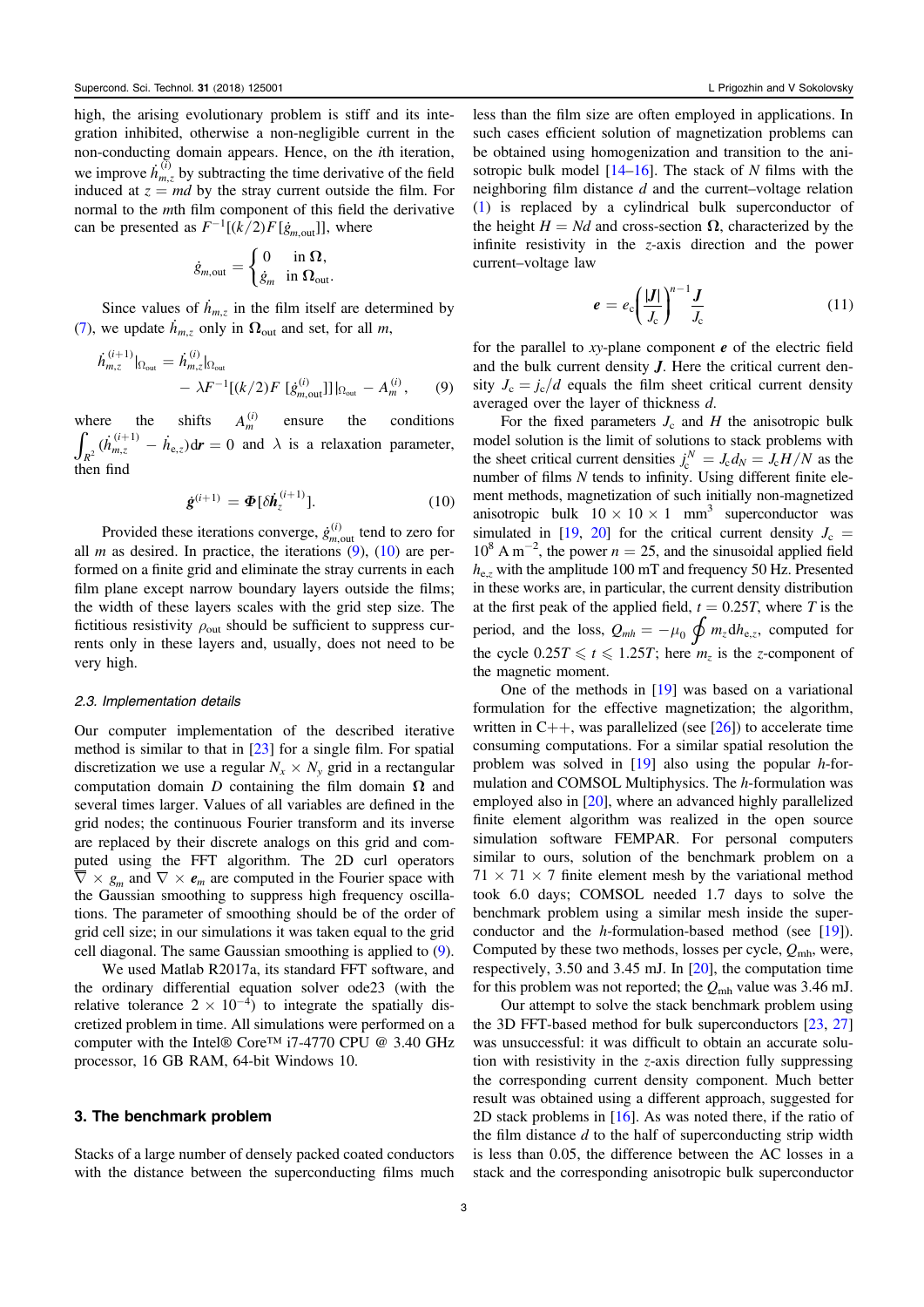| <b>Table 1.</b> Computation results. |      |                                        |
|--------------------------------------|------|----------------------------------------|
| $N$ of films                         |      | $Q_{\rm mh}$ (mJ) Computation time (h) |
|                                      | 3.43 | Q,                                     |
|                                      | 3.51 | 23                                     |

does not exceed 2%. Hence, instead of the full homogenization and transition to the anisotropic bulk model, it is possible to replace the densely packed N-film stack by a stack with a lower number of tapes,  $N_0 \ll N$ , the same height  $H = dN = d_0N_0$ , and the new sheet critical current density  $j_{c,0} = d_0 J_c = d_0 j_c / d$ .

For the stack benchmark problem, the ratio of stack height to the film half-side  $a$  is 0.2. With only four films we already have  $d/a = 0.05$  and so even the four-film stack should be a good approximation to the benchmark problem. Since the normal to film component of the magnetic moment can be conveniently expressed via the stream function,  $m_z = \frac{1}{2} \int_{\Omega} \mathbf{r} \times \mathbf{j} \, d\mathbf{r} = \int_{\Omega} g \, d\mathbf{r}$ , the AC loss per period for the film stacks was calculated as

$$
Q_{\rm mh} = -\int_{0.25T}^{1.25T} \dot{h}_{\rm e,z} \left( \sum_{l=1}^{N} \int_{\Omega} g_{l} d\Omega \right) dt.
$$

In simulations performed for the four- and six-film stacks we used dimensionless variables,

$$
(x', y', z') = \frac{(x, y, z)}{a}, t' = \frac{t}{t_0}, e' = \frac{e}{e_c},
$$
  
 $J' = \frac{J}{J_c}, h' = \frac{h}{J_c a},$ 

where  $a = 5 \times 10^{-3}$  m and  $t_0 = \mu_0 J_c a^2 / e_c = 31.5$  s. The dimensionless applied field was  $h'_{e,z} = 0.1587 \sin(9896t')$ and its period  $T' = 6.349 \times 10^{-4}$ . The uniform  $512 \times 512$ grid was defined in the computation domain  $D$ ; this domain was about five times larger than the film domain  $\Omega$  containing  $101 \times 101$  grid nodes. The iterations (9), (10) were performed with the relaxation parameter  $\lambda = d'/2$  until the average grid value of  $|\dot{h}_{m,z}^{\prime(i+1)} - \dot{h}_{m,z}^{\prime(i)}|$ *m z i* ,  $\hat{h}_{m,z}^{(i)}$  becomes less than 10<sup>-3</sup>. The fictitious resistivity  $\rho'_{\text{out}} = 2 \times 10^5$  was found sufficient to suppress the stray currents in vicinity of film boundaries. Our simulation results are presented in table 1.

Computed AC loss values coincide within 1%–2% with the estimates in other works. Although we did not use the Parallel Computing Toolbox of Matlab, the employed Matlab FFT programs are intrinsically parallelized. Our computations were faster than those in [19]. Further numerical experiments showed that increasing the grid resolution, the resistivity  $\rho_{\text{out}}$ , and/or the computation domain size does not lead to  $Q_{\text{mh}}$ variations exceeding 2% but the computation time grows quickly. The calculated sheet current density distributions in the three upper films of a six-film stack (in the three lower films the distributions are symmetric) are shown in figure 1.

An approximation to the current density in the anisotropic bulk, computed using the film sheet current densities as  $J = j_m / d$  at  $z = z_m$ , is presented in figure 2. The obtained distribution is very similar to those in [19, 20].

We note that for the FFT-based stack simulations we needed to choose a larger computation domain D than in the single film case (see, e.g.,  $[21, 23]$ ). As the distance between films decreases, the iterations  $(9)$ ,  $(10)$  converge slower and also the evolutionary problem becomes stiff. Our results confirm that in such a case rescaling and solving the problem for an equivalent stack of only a few films can provide an efficient and accurate approximation.

#### 4. Infinite stacks

Superconducting film stacks of a height several times greater the film size were used, e.g., in [7, 8]. For such, and also much shorter stacks, the current density distributions are, typically, similar in all films except the films close to the stack ends (see, e.g., the 2D solutions in [16]). Hence we will now consider an infinite stack of films,  $\{(x, y, z_m): (x, y) \in \Omega, z_m = md\}$ , where m takes all integer values. Here  $\Omega$  can be an arbitrary finite 2D domain but, for simplicity, we assume again that  $\Omega$  is simply connected.

All films in an infinite stack are under the same conditions, so for all films  $g_m = g$ ,  $h_{m,z} = h_z$ ,  $j_m = j$ ,  $e_m = e$ . Since  $A_{m,l}(k) = q^{|m-l|}$ , where  $q(k) = e^{-kd}$ , equation (4) takes the form

$$
F[g] \sum_{l=-\infty}^{\infty} q^{|l|} = \frac{2}{k} F[h_z - h_{e,z}].
$$

Summing the series up and taking the inverse Fourier transform we obtain

$$
g = \Phi_{\infty}[h_z - h_{e,z}] = F^{-1} \left[ \frac{2(1-q)}{k(1+q)} F[h_z - h_{e,z}] \right] - C,
$$
\n(12)

where, as was done above, the undetermined value of

$$
S(k) = \frac{2(1-q)}{k(1+q)}
$$

at  $k = 0$  is replaced by zero and C chosen using the condition  $\int_{\Omega_{\text{out}}} g \, d\mathbf{r} = 0$ . The evolutionary problem for g is similar to that for a single film, see [23], with  $S(k)$  instead of  $2/k$ . Briefly, the numerical method is as follows. For g given at time t we find  $j = \overline{\nabla} \times g$ , set

$$
e = \begin{cases} e(j) & \text{in } \Omega, \\ \rho_{\text{out}} j & \text{in } \Omega_{\text{out}}, \end{cases}
$$
 (13)

and use the Faraday law to define the initial approximation,  $\dot{h}^{(0)}_z = - \mu_0^{-1} \nabla \times \boldsymbol{e};$  $0_0^{-1}\nabla \times \boldsymbol{e}$ ; then shift it in  $\Omega_{\text{out}}$ ,  $\dot{h}_z^{(0)}|_{\Omega_{\text{out}}}$ : = out  $\dot{h}_z^{(0)}|_{\Omega_{\text{out}}} - A^{(0)}$ , to satisfy the condition

$$
\int_{R^2} (\dot{h}_z - \dot{h}_{e,z}) dr = 0.
$$
 (14)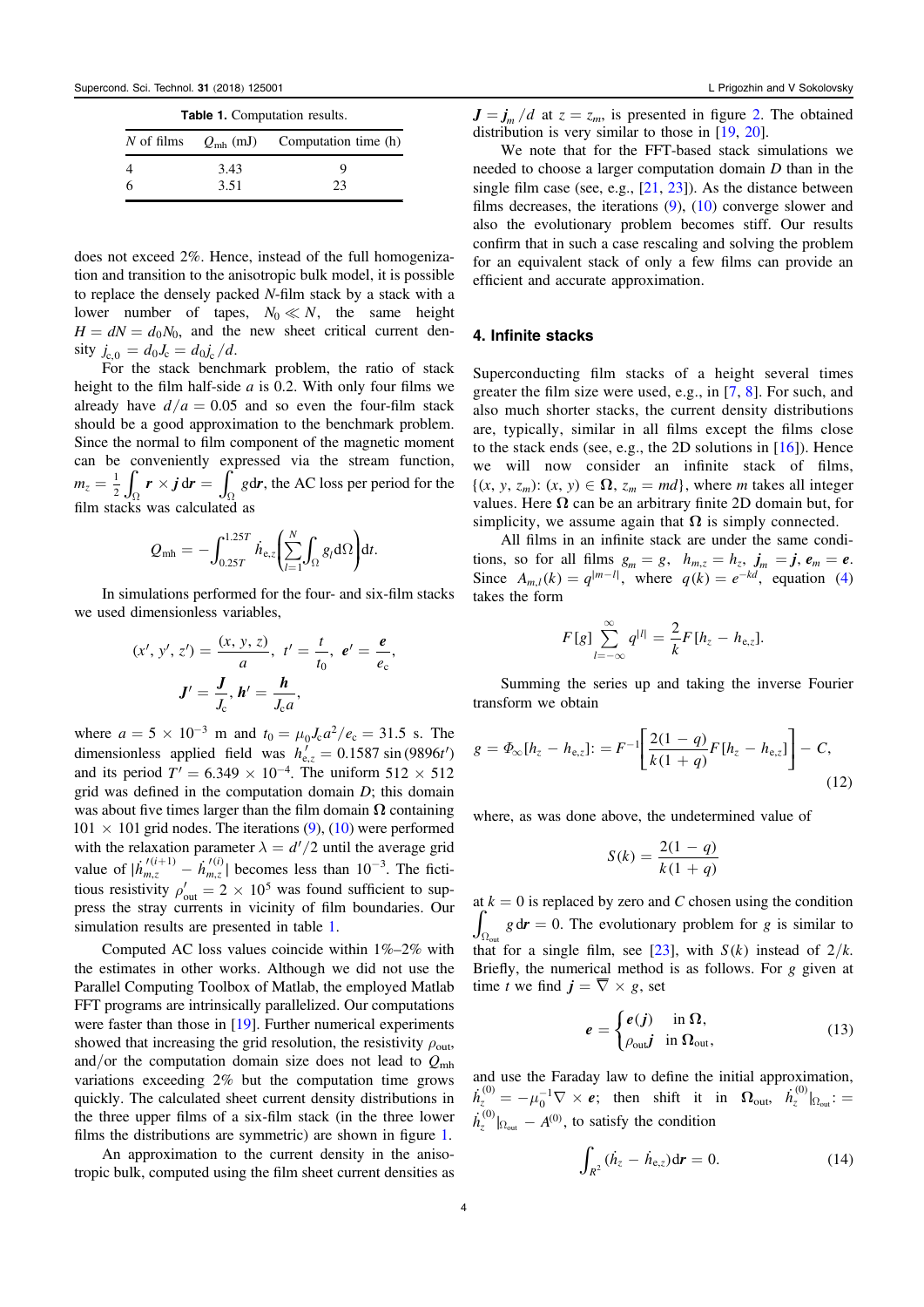

**Figure 1.** Scaled sheet current densities  $|j_m|/j_c$  in three upper films of a six-film stack at the peak of the applied field.



Figure 2. Current density at the peak of applied field: solution of the anisotropic bulk benchmark problem computed using the six-film stack approximation.

We set 
$$
\dot{g}^{(0)} = \Phi_{\infty}[\dot{h}_z^{(0)} - \dot{h}_{e,z}]
$$
. The iterations  
\n
$$
\begin{aligned}\n\dot{h}_z^{(i+1)}|_{\Omega_{\text{out}}} &= \dot{h}_z^{(i)}|_{\Omega_{\text{out}}} - \lambda F^{-1}[\{S(k)\}^{-1} \\
&\times F[\dot{g}_{\text{out}}^{(i)}]]|_{\Omega_{\text{out}}} - A^{(i)}, \\
\dot{g}^{(i+1)} &= \Phi_{\infty}[\dot{h}_z^{(i+1)} - \dot{h}_{e,z}],\n\end{aligned}
$$
\n(15)

are performed, for the spatially discretized problem, on each step of the ordinary differential equation solver until their convergence with a given tolerance. Here  $\lambda$  is the relaxation parameter (as in [23], we used  $\lambda = 0.7$ ),  $\dot{g}_{out}^{(i)}$  is equal to zero in  $\Omega$  and to  $\dot{g}^{(i)}$  in  $\Omega_{\text{out}}$ , the shifts  $A^{(i)}$  ensure that (14) holds on each iteration, and  $\{S(k)\}^{-1} = k(1 + q) / [2(1 - q)]$ is set to zero at  $k = 0$ , where also  $1 - q(0) = 0$ . Finally, the magnetic field can be expressed from (12) as  $h_z = h_{e,z} + F^{-1}[\{S(k)\}^{-1}F[g]].$ 

As an example, we simulated magnetization of the infinite stack of thin disks of radius R characterized by the power law (1) with  $n = 50$ . We used the dimensionless variables

$$
(x', y', z') = \frac{(x, y, z)}{R}, t' = \frac{t}{t_0}, e' = \frac{e}{e_c},
$$

$$
j' = \frac{j}{j_c}, h' = \frac{h}{j_c}, g' = \frac{g}{j_c R},
$$

where  $t_0 = \mu_0 j_c R / e_c$ , assumed the virgin initial state and the applied field  $h'_{\text{e}z} = t'$ . Our simulations (figure 3) were for the film domain  $\Omega' = \{ r' < 1 \}$  and the 1024  $\times$  1024 grid in the computation domain  $D' = \{ (x', y') : -8 \le x', y' \le 8 \};$ the iterations (15) were stopped when the average grid value of  $|\dot{h}_z^{(i+1)} - \dot{h}_z^{(i)}|$ <sup>1)</sup>  $- h_z^{(i)}$  was less than 10<sup>-5</sup>. Numerical solution took from 20 min for  $d'$ :  $=d/R = 1$  to about 2 h for  $d' = 0.05$ .

We note that if an infinite stack is densely packed (figure 3, top), the solution is close to that for an infinite cylinder in a parallel field. As the distance between films increases, the stack problem solution tends to the solution for a single film (figure 3, bottom).

An interesting open question is whether solution to this specific infinite stack problem can, for the Bean model, be presented as a d-dependent algebraic transformation of the analytical solution [28] for thin disks (similarly to the case of strips, see [17]). On the other hand, the proposed numerical method is general: it is applicable to an infinite stack of arbitrary shaped films.

#### 5. Discussion

Efficient numerical solution of highly nonlinear 3D eddy current problems in type-II superconductivity is necessary for the design of superconducting devices. Several finite element methods have been proposed recently; some of them (see [19, 20]) were applied to 3D magnetization problems for an anisotropic bulk superconductor replacing a dense stack of thin superconducting films (the homogenized model).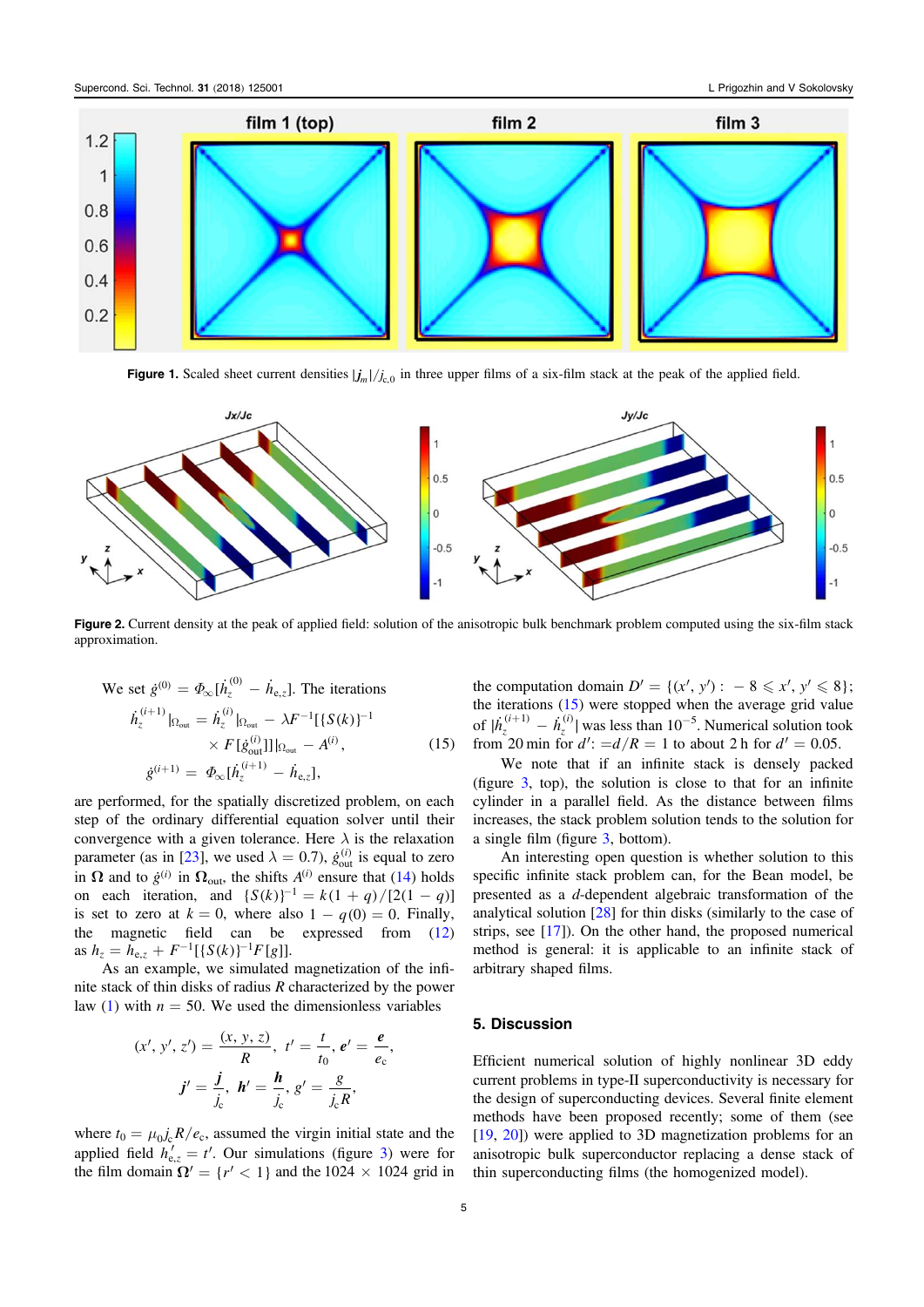

Figure 3. Magnetization of an infinite stack of thin disks: the distributions of  $j'_{y}$  (left) and  $h'_{z}$  (right) at  $y = 0$  (dimensionless units). The distance between disks,  $d' = d/R$ , from top to bottom: 0.05, 0.5, 1.

Our work presents a simple but, nevertheless, efficient FFT-based alternative to these methods. Developed first for 2D film magnetization problems in [21, 22], the method was modified and extended to 3D bulk magnetization problems in our works [23, 27]. Here we adapted the FFT-based method to stacks of superconducting films, a perspective replacement of bulk superconductors in many practical applications.

We showed that, to simulate magnetization of a densely packed stack of a large number of films, transition to the anisotropic bulk model is not the only possible approach. As in the 2D case (stacks of infinitely long strips, see  $[16]$ ), an accurate approximation can often be obtained as a solution to the magnetization problem for a stack of just a few films with the properly chosen characteristics. Replacing the anisotropic bulk superconductor by a stack of only four or six films, we computed an accurate solution to the stack benchmark problem: the obtained current density distributions were similar to those in [19, 20] and the AC loss estimates coincided within 1%–2%.

The Matlab FFT software employed in our work is intrinsically parallelized; further parallelization of our algorithm is possible but was not implemented. Ran on a personal computer with four processors, our program was faster than those in  $[19]$ .

The distributions of current in films of a high stack are usually similar in all except the films close to the stack ends. Previously, 2D magnetization problem for an infinite stack of long strips was solved analytically in [17]. Here we derived, for an infinite stack of arbitrary shaped flat films, a formulation and an FFT-based numerical method similar to those for a single film. Using the stack of thin disks as an example we illustrated the typical behavior of solution to such problems.

Although for simplicity we assumed that the films are simply connected, the multiply connected film case can be treated exactly as in the single film case (see, e.g., [23], where the film holes were filled by a fictitious material characterized by the linear Ohm law with high resistivity). The power current–voltage relation  $e = e(j)$ , assumed for superconducting films in equations  $(8)$  and  $(13)$  of our work, can be replaced by a more general one,  $e = e(j, h)$ . In such a case the magnetic field should be computed using the Biot–Savart law at the initial step of iterations  $(9)$ ,  $(10)$  and  $(15)$  for finite and infinite stacks, respectively; otherwise the iterations remain unchanged.

# ORCID iDs

Leonid Prigozhin  $\bullet$  https://orcid.org/0000-0002-2448-4471

#### References

- [1] Patel A, Filar K, Nizhankovskii V I, Hopkins S C and Glowacki B A 2013 Trapped fields greater than 7 T in a 12 mm square stack of commercial high-temperature superconducting tape Appl. Phys. Lett. **102** 102601
- [2] Zou S, Zermeño V M, Baskys A, Patel A, Grilli F and Glowacki B 2016 Simulation and experiments of stacks of high temperature superconducting coated conductors magnetized by pulsed field magnetization with multi-pulse technique Supercond. Sci. Technol. 30 014010
- [3] Zou S 2017 Magnetization of High Temperature Superconducting Trapped-Field Magnets vol 19 (Karlsruhe: KIT Scientific Publishing)
- [4] Patel A, Hahn S, Voccio J, Baskys A, Hopkins S C and Glowacki B A 2016 Magnetic levitation using a stack of high temperature superconducting tape annuli Supercond. Sci. Technol. 30 024007
- [5] Kim S, Kimoto T, Hahn S, Iwasa Y, Voccio J and Tomita M 2013 Study on optimization of YBCO thin film stack for compact NMR magnets Physica C 484 295–9